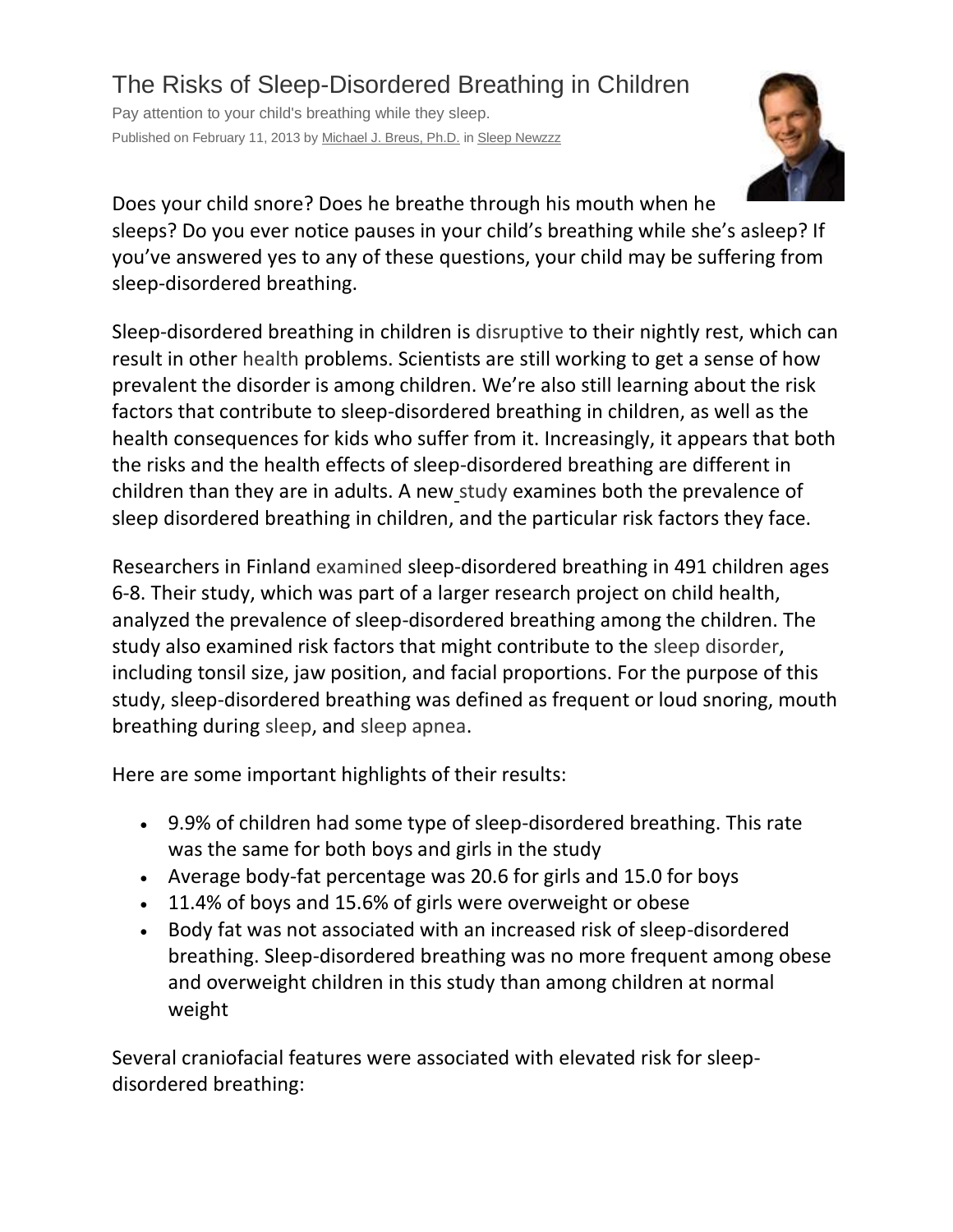- Children with enlarged tonsils were 3.7 times as likely to experience symptoms of sleep-disordered breathing
- Children with cross bite were 3.3 times a likely to have sleep-disordered breathing. Cross bite is a dental condition where teeth are out of alignment with corresponding teeth above or below.
- Children with convex facial profiles were 2.6 times as likely to suffer from sleep-disordered breathing as children with other facial types. Convex facial features include prominent forehead and brow line and receding chin.

These results suggest that **the risk factors for sleep-disordered breathing in children may be very different than those for [adults.](http://www.mayoclinic.com/health/sleep-apnea/DS00148/DSECTION=risk-factors)** The most significant risk factor of sleep-disordered breathing in adults is excess body weight. Research [indicates](http://www.ncbi.nlm.nih.gov/pubmed/17355775) that 70% of people who are morbidly obese have obstructive sleep apnea. This study indicates that excess weight may not be a risk factor for children. For them, features of the head, neck and throat, as well as certain dental conditions, may be more significant indicators of risk for sleep-disordered breathing.

**The health problems for children who develop sleep-disordered breathing also appear to be different than those for adults.** A growing body of research indicates that children who experience sleep-disordered breathing are at greater risk for problems with behavioral, emotional, and [cognitive](http://www.psychologytoday.com/basics/cognition) development:

- This large-scale [study](http://pediatrics.aappublications.org/content/early/2012/02/29/peds.2011-1402.abstract) of more than 11,000 children found that kids with sleep-disordered breathing were significantly **more likely to exhibit behavioral and emotional problems, including hyperactivity, anxiety, [depression,](http://www.psychologytoday.com/basics/depression/symptoms) social issues with peers, and conduct problems including aggressiveness**.
- **Children who exhibit aggressive and [bullying](http://www.psychologytoday.com/basics/bullying) behavior in school were twice as likely to have some form of sleep-disordered breathing**, according to this [research](http://www.sciencedirect.com/science/article/pii/S1389945711001572)
- Children with sleep-disordered breathing demonstrated lower intellectual abilities than those without, in this [study.](http://www.sleep-journal.com/article/S1389-9457(11)00090-6/abstract) This cognitive impairment existed regardless of the degree of severity of the sleep disorder. **Even children with mild forms of sleep-disordered breathing experienced cognitive difficulties.**

A recent large-scale [study](http://www.ncbi.nlm.nih.gov/pubmed/21731137) in the United States examined the prevalence for sleep disordered breathing among children. Researchers evaluated more than 12,000 children between the ages 6 months and 6.75 years, and found: